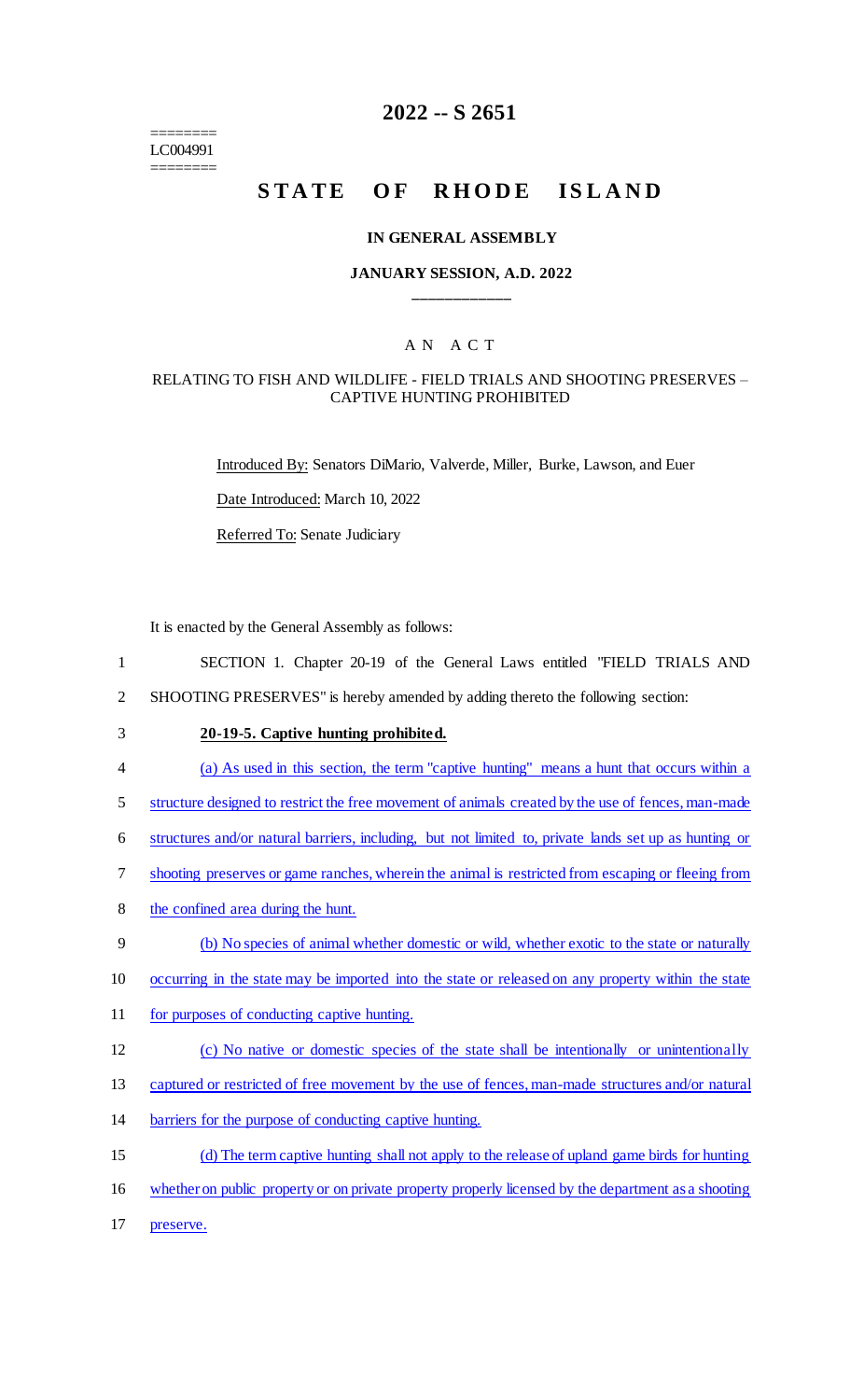======== LC004991 ========